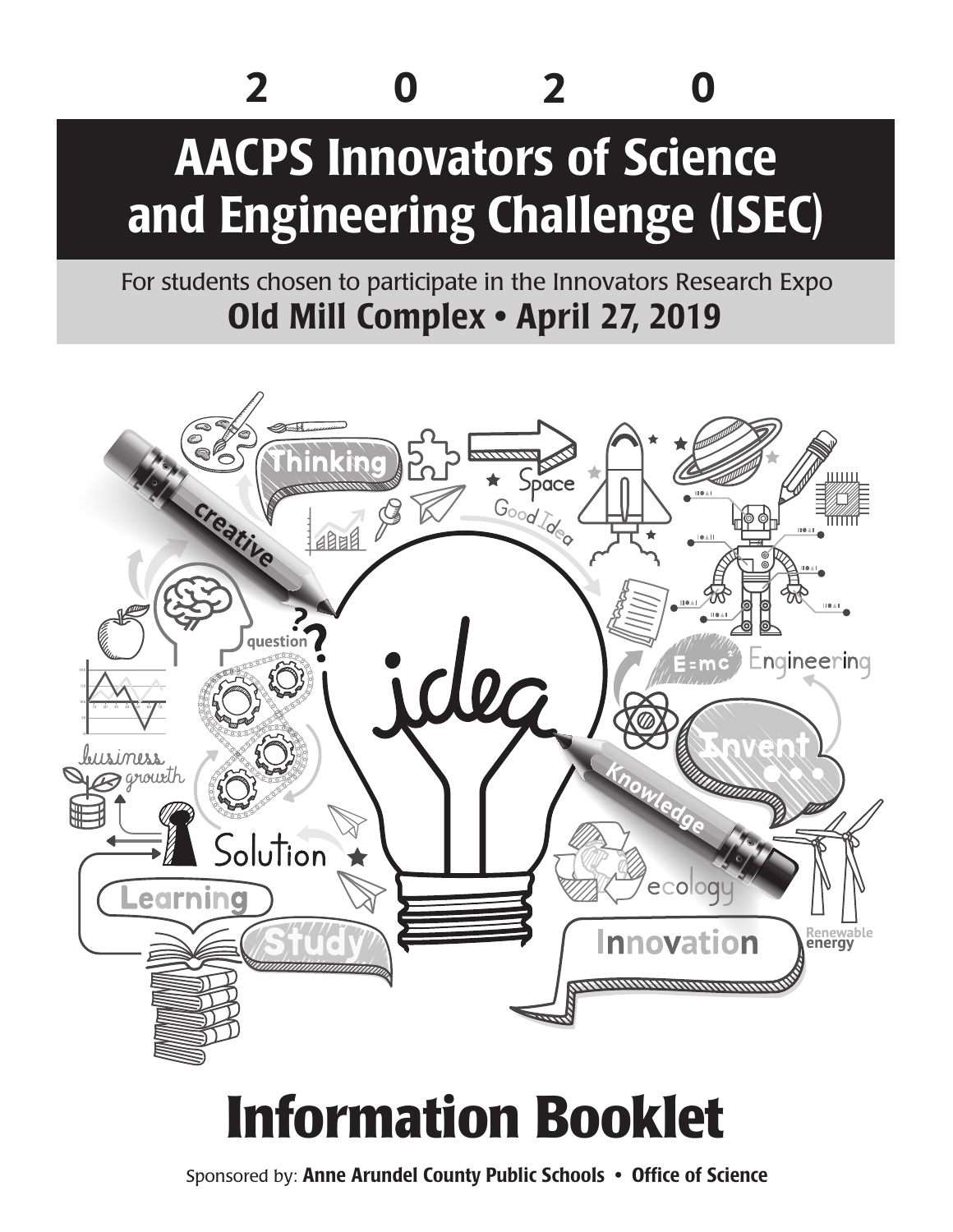# **Congratulations!**

Your science project has been selected to compete at the AACPS Innovators of Science and Engineering Challenge: *Research Expo*

# **Tips for Scientists**

#### *Be prepared to answer questions about:*

- Your Problem
- Your Hypothesis
- The **Materials** you used
- The **Procedures** you followed to complete the project
- How you made sure you conducted a Fair Experiment
- How you Organized the data into a table
- The Graphs showing your data
- Your **Conclusion** based on your data and your hypothesis

# **Tips for Engineers**

#### *Be prepared to answer questions about:*

- The Problem or need your design addresses
- Your Design Plan and solutions you explored
- How the **Construction** of your design helps to solve a need or a problem
- How you Tested your design
- How your design shows Creativity
- Engineering Skills that were needed

# **Tips for Parents**

#### Help your child prepare for the Research Expo by:

- Reviewing the Evaluation Form with your child and be sure they can explain how they made certain the experiment was fair.
- Allowing your child to practice explaining his or her project.

Plants, animals, bacteria, food, or chemicals will not be allowed into the event!

If you have any questions, please contact:

**Robert Jackson**, ISEC Director, **rajackson1@aacps.org** | **443-534-4516 Valerie Wesner**, Coordinator of Science, **vwesner@aacps.org** | **410-222-5451**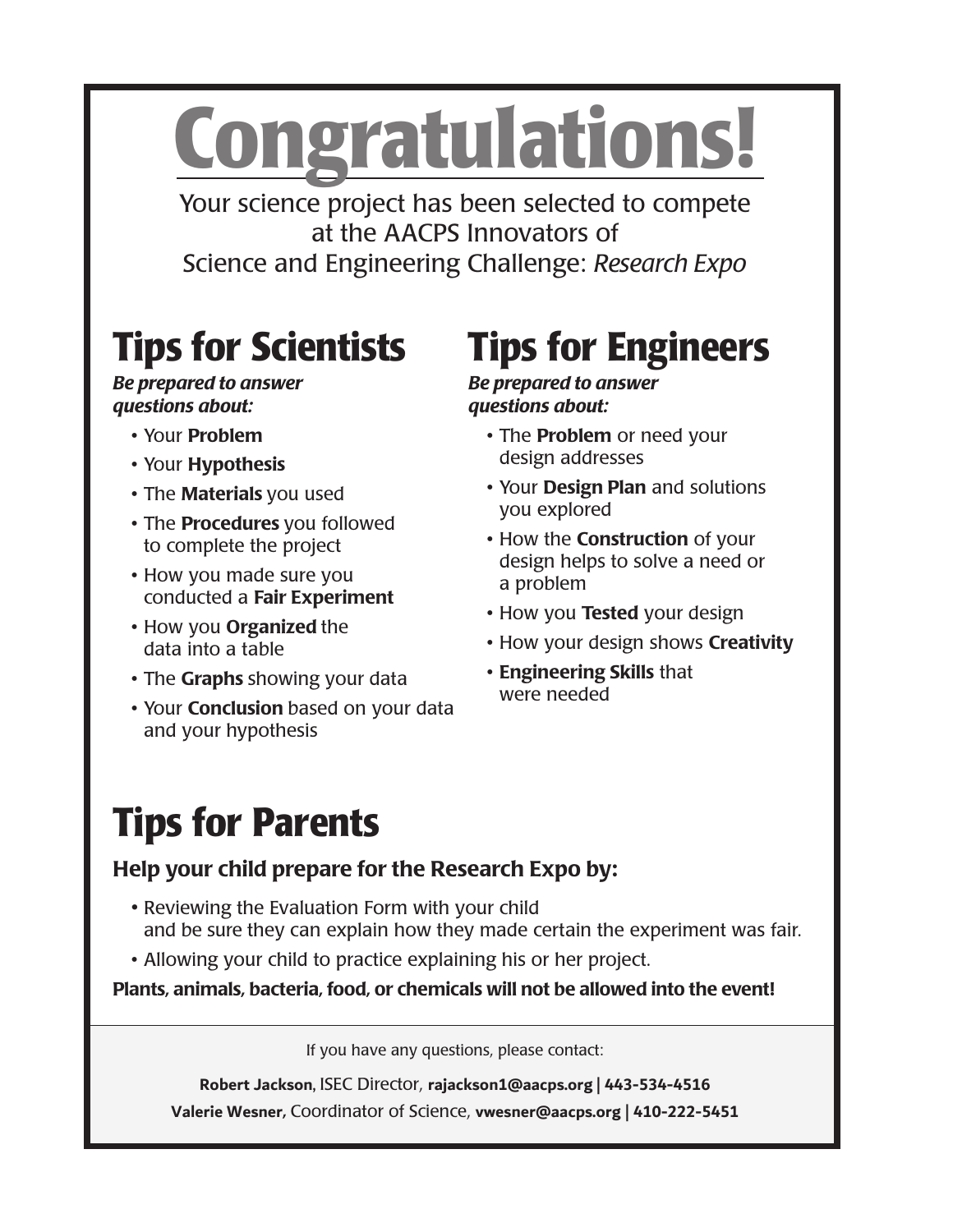# **Project Readiness Checklist**

Please check that your project meets the following requirements:

#### Please note:

#### You must have been selected by your school in order to enter the AACPS Innovators Research Expo

#### **Entry**

 $\Box$  The project must be your own work or that of your team.

#### **Responsibility**

 $\Box$  You are responsible for the materials and display board used in the project. This includes a laptop or other device if your project requires one.

#### **Size & Construction**

 $\Box$  Your project board must be able to stand up without support. It cannot be bigger than two feet wide and six feet tall or take up space bigger than two feet by six feet. The depth cannot be greater than two feet. Project boards are not required. Students may present using a laptop or other electronic device.

#### **Electricity**

 $\Box$  Electricity will be available for students using electronic devices. Please indicate a need for electricity when registering online.

#### **Living Things**

 $\Box$  You may display photos or drawings. You may not bring or display animals, plants, other living or non-living organisms, or their parts.

#### **Food and Chemicals**

 $\Box$  Do not display food, drinks, chemicals, or water.

#### **Awards**

 $\Box$  Please remove school names, ribbons, or other awards from your display board.

#### **Evaluation**

 $\Box$  Be present during the judging time. You will explain your project to judges and the other students in your group.

#### At the Research Expo. . .

You will get a label with your name, project title, and category when you register your project on the day of the Expo.

You will also receive a nametag to wear during the judging.

Your parent/guardian will also receive a nametag with your name on it to show at pick-up time after judging.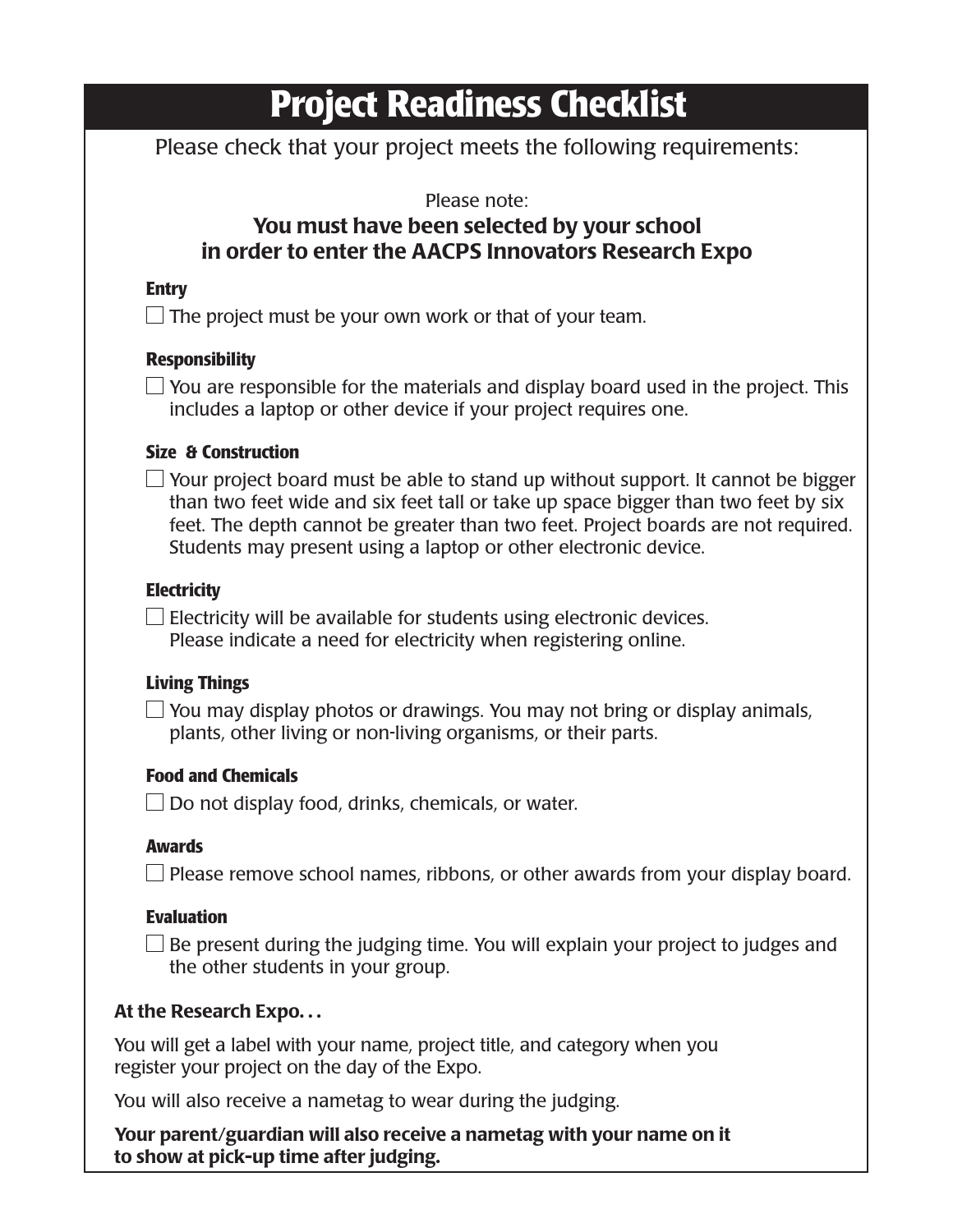# **Schedule of Events**

#### **Saturday, April 25**

#### **9:00–10:30 a.m.**

# Projects are Set Up

- Arrive at Old Mill Complex. Do not park along the front curb (fire lane) of the school.
- Enter building at the ISEC signs.
- Check in your project.
- Set up your project, take time to get a snack, and/or use the restroom.

Projects will be grouped by category

- 1. Animal Science
- 2. Behavioral and Social Sciences
- and grade level. **3. Chemistry** 
	- 4. Computer Science
	- 5. Earth and Space Sciences
	- 6. Engineering
	- 7. Environmental Science
	- 8. Health Science
	- 9. Mathematics
	- 10. Physics
	- 11. Plant Science

#### **10:30–11:00 a.m.**

## Projects Open to the Public For Viewing

• Invite family and friends to view your project and all of the other science experiments!

# **11:00 a.m.** Friends and Family Exit the School

• There is no waiting area in the school building.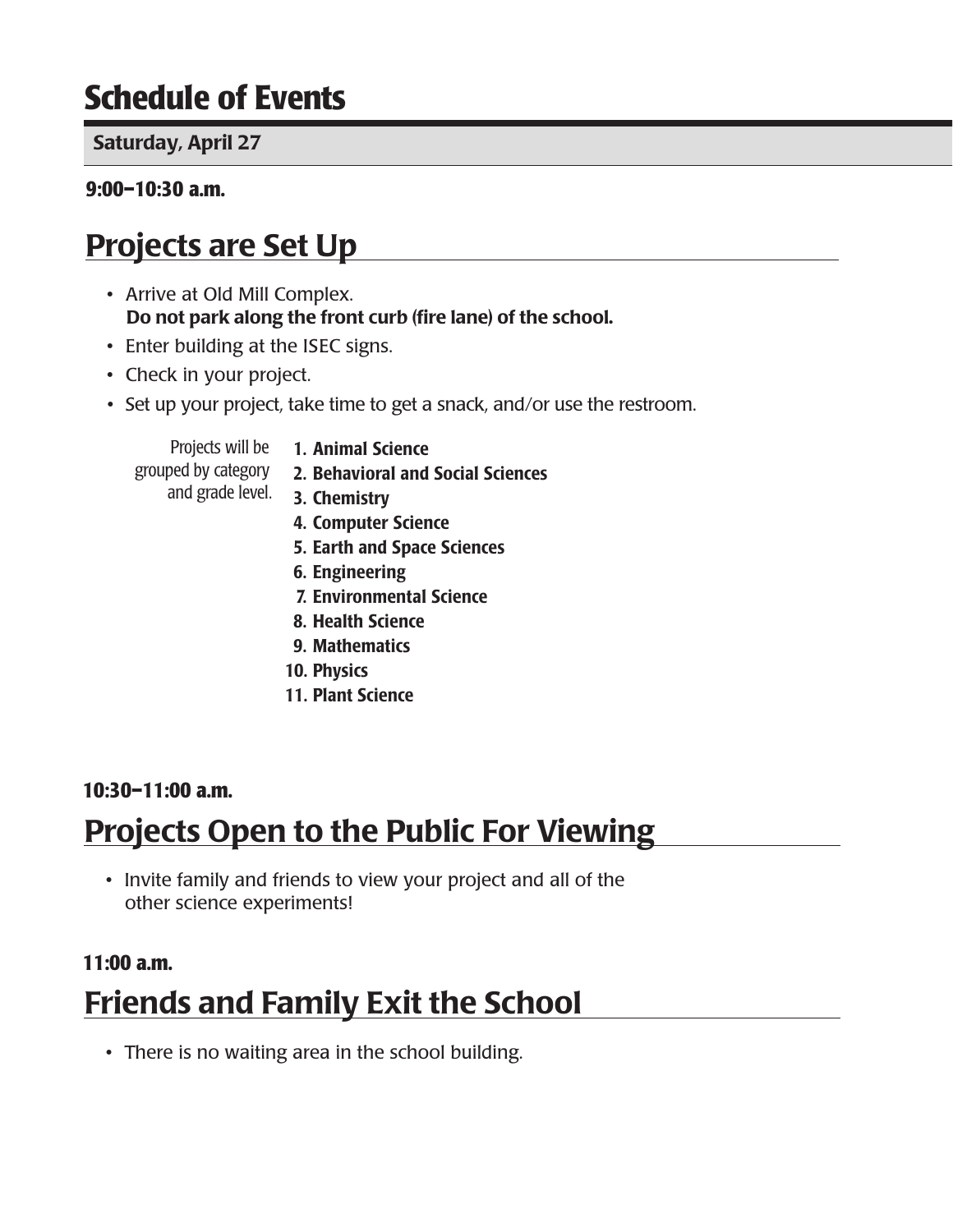#### **11:00 a.m.–12:15 p.m.**

# Project Judging

- Judging will begin promptly at 11:00 a.m. Parents leave the judging room and school building at this time.
- Judges will come to your category.
- Students will go from project to project with the judge.
- Some students choose to bring a brief, typewritten (one page) abstract to hand out to the judges.
- Judges will ask questions about your project.
- You will answer questions about your project and explain it to the judges and the other students in your group. When you are not speaking, you will listen to the other students explain their projects.
- The judges will use the evaluation forms, like the ones included in this packet, to judge your project.
- You may ask the other student scientists in your group questions after the judges have completed their questions.
- You will take your project home with you!

#### **12:15 p.m.**

# Projects are Taken Down

- All students will be dismissed to their parents.
- The parent/guardian with the nametag receipt must enter the cafeteria to pick up student scientists and project boards. *Parent/guardians must have a name tag receipt.*

**Wednesday, May 6**

#### **6:00– 8:00 p.m.**

## Awards Ceremony

- Please arrive at 5:45 p.m.
- Photographers will be taking photos, come looking your best!
	- Guests are invited to bring their cameras!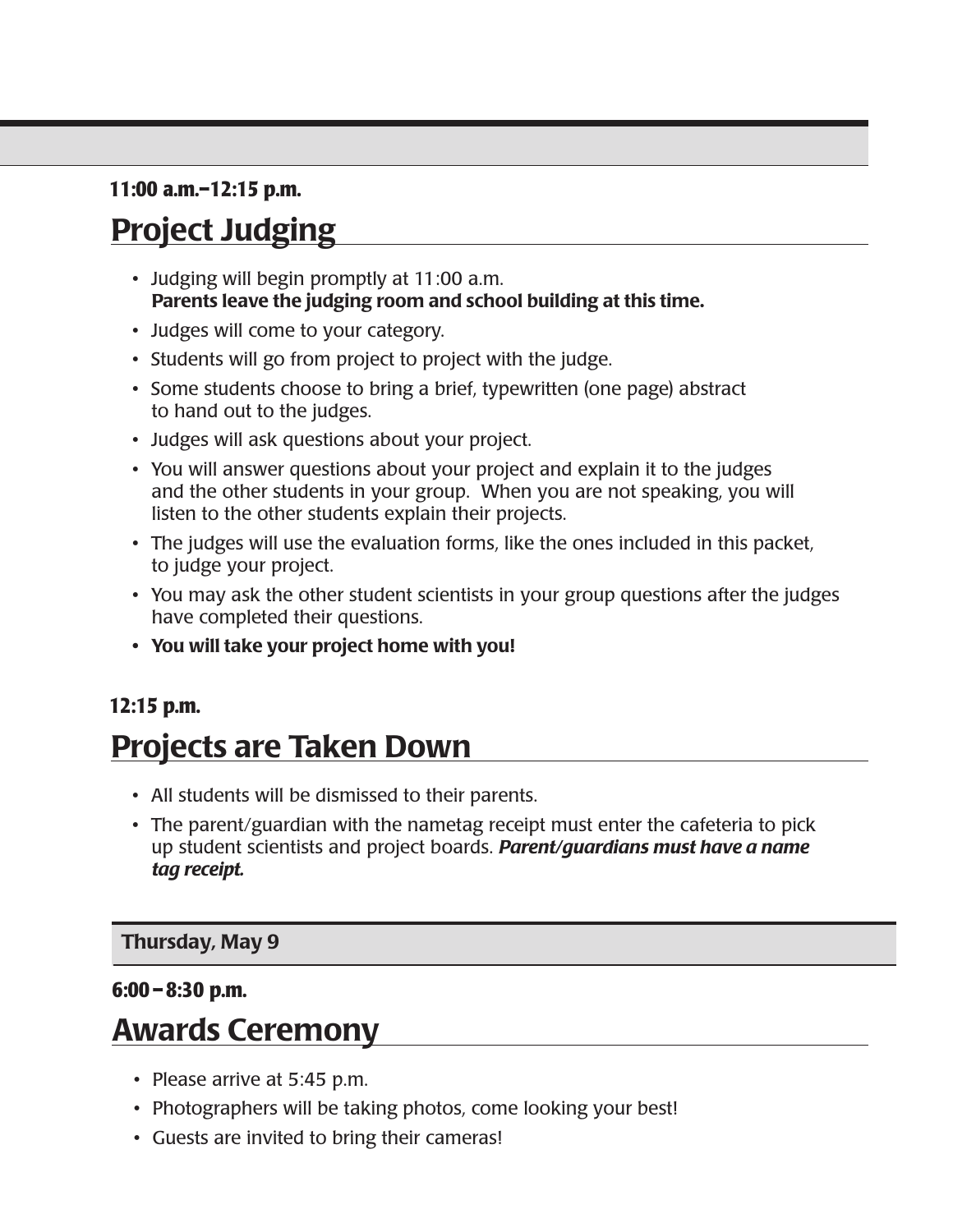

# Science Research Project Evaluation Form *Project Number:*

This rubric is a guideline for a complete science research project. Projects should include the following weighted items.

|                                                                                                                                                                              | <b>Yes</b> | <b>No</b> | <b>Comments</b> | <b>Points</b><br><b>Possible</b> | <b>Points</b><br><b>Scored</b> |
|------------------------------------------------------------------------------------------------------------------------------------------------------------------------------|------------|-----------|-----------------|----------------------------------|--------------------------------|
| <b>Question</b><br>What is the question you are trying<br>to answer with this experiment?                                                                                    |            |           |                 | 10                               |                                |
| <b>Hypothesis</b><br>Based on what you already know, what do<br>you predict will happen, and why?                                                                            |            |           |                 | 5                                |                                |
| <b>Procedures</b><br>Describe your procedure and explain how<br>this is a fair test of the question.                                                                         |            |           |                 | 10                               |                                |
| <b>Data Log/Observation Log</b><br>Is data numerical and clear?                                                                                                              |            |           |                 | 10                               |                                |
| <b>Graphs/Charts</b><br>Do the graphs and charts display<br>the data accurately?                                                                                             |            |           |                 | 20                               |                                |
| <b>Analysis of Data</b><br>Does the analysis explain what<br>the data means?                                                                                                 |            |           |                 | 20                               |                                |
| <b>Conclusion</b><br>Is the conclusion based on the data?<br>Does the conclusion include evidence<br>from the Data/Observation Log?<br>Does the data support the hypothesis? |            |           |                 | 15                               |                                |
| <b>Interview</b><br>Is the student able to discuss the project in a<br>knowledgeable way?                                                                                    |            |           |                 | 10                               |                                |
| <b>TOTAL</b>                                                                                                                                                                 |            |           |                 | 100                              |                                |

Additional Comments/Strengths: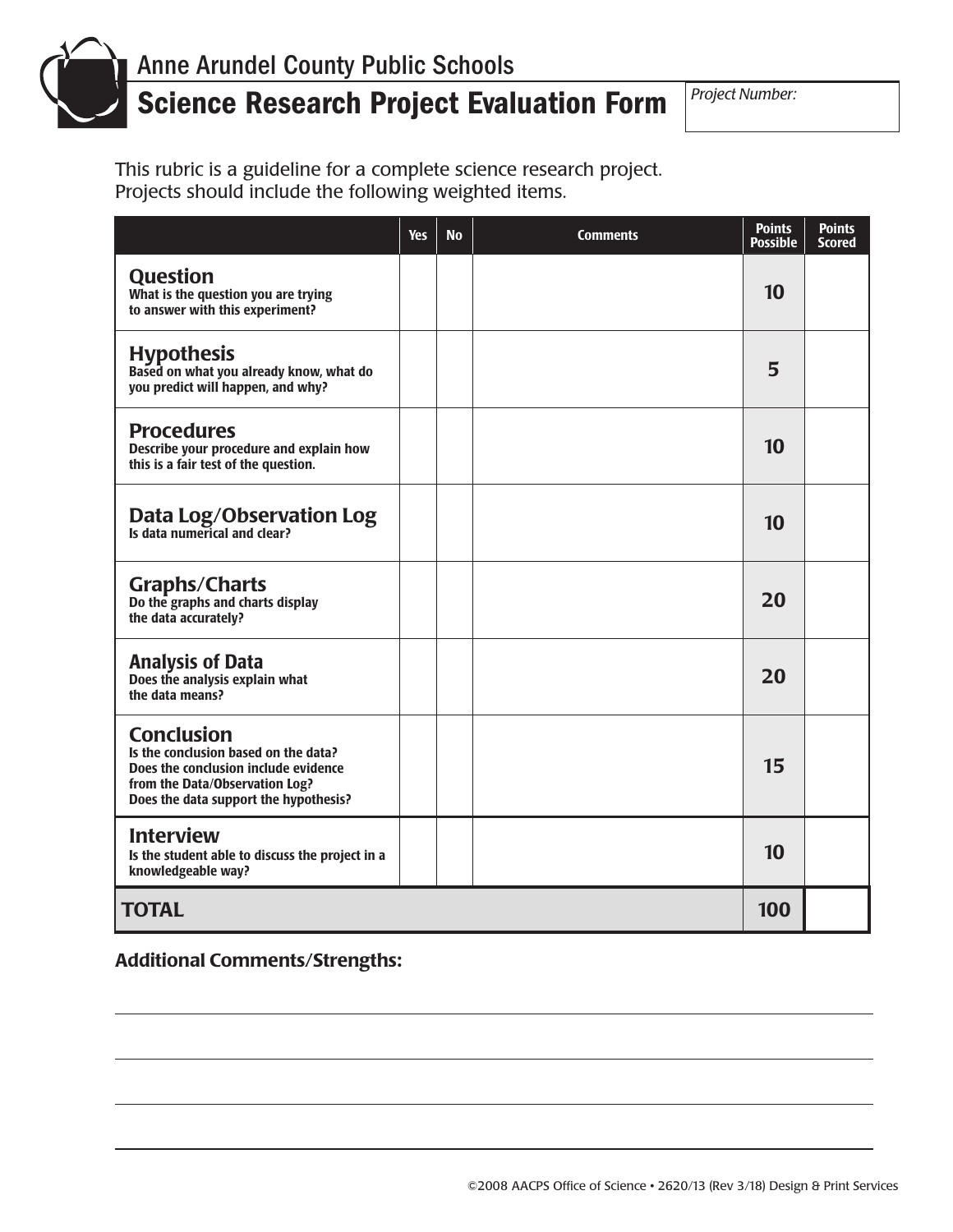

# Engineering Project Evaluation Form *Project Number:*

This rubric is a guideline for a complete engineering project. Projects should include the following weighted items.

|                                                                                                                                                                                                            | <b>Yes</b> | <b>No</b> | <b>Comments</b> | <b>Points</b><br><b>Possible</b> | <b>Points</b><br><b>Scored</b> |
|------------------------------------------------------------------------------------------------------------------------------------------------------------------------------------------------------------|------------|-----------|-----------------|----------------------------------|--------------------------------|
| <b>Problem</b><br>What is the practical need or problem you are<br>trying to solve?                                                                                                                        |            |           |                 | 10                               |                                |
| <b>Design Plan</b><br>Describe your plan and what solutions you<br>explored to solve this need or problem.                                                                                                 |            |           |                 | 15                               |                                |
| <b>Construction</b><br>Describe how your design demonstrates the<br>solution to the need or problem.                                                                                                       |            |           |                 | 20                               |                                |
| <b>Testing</b><br>Describe how you tested the project,<br>how many times it was tested, and the<br>conditions of the tests.                                                                                |            |           |                 | 20                               |                                |
| <b>Creativity</b><br>Describe how your project creatively meets<br>the need or problem you recognized.                                                                                                     |            |           |                 | 20                               |                                |
| <b>Presentation</b><br>Does your presentation include an under-<br>standing of the engineering skill? Can you<br>describe how this model solves the problem<br>or how it can be adjusted to meet the need? |            |           |                 | 15                               |                                |
| <b>TOTAL</b>                                                                                                                                                                                               |            |           |                 | 100                              |                                |

#### Additional Comments/Strengths: